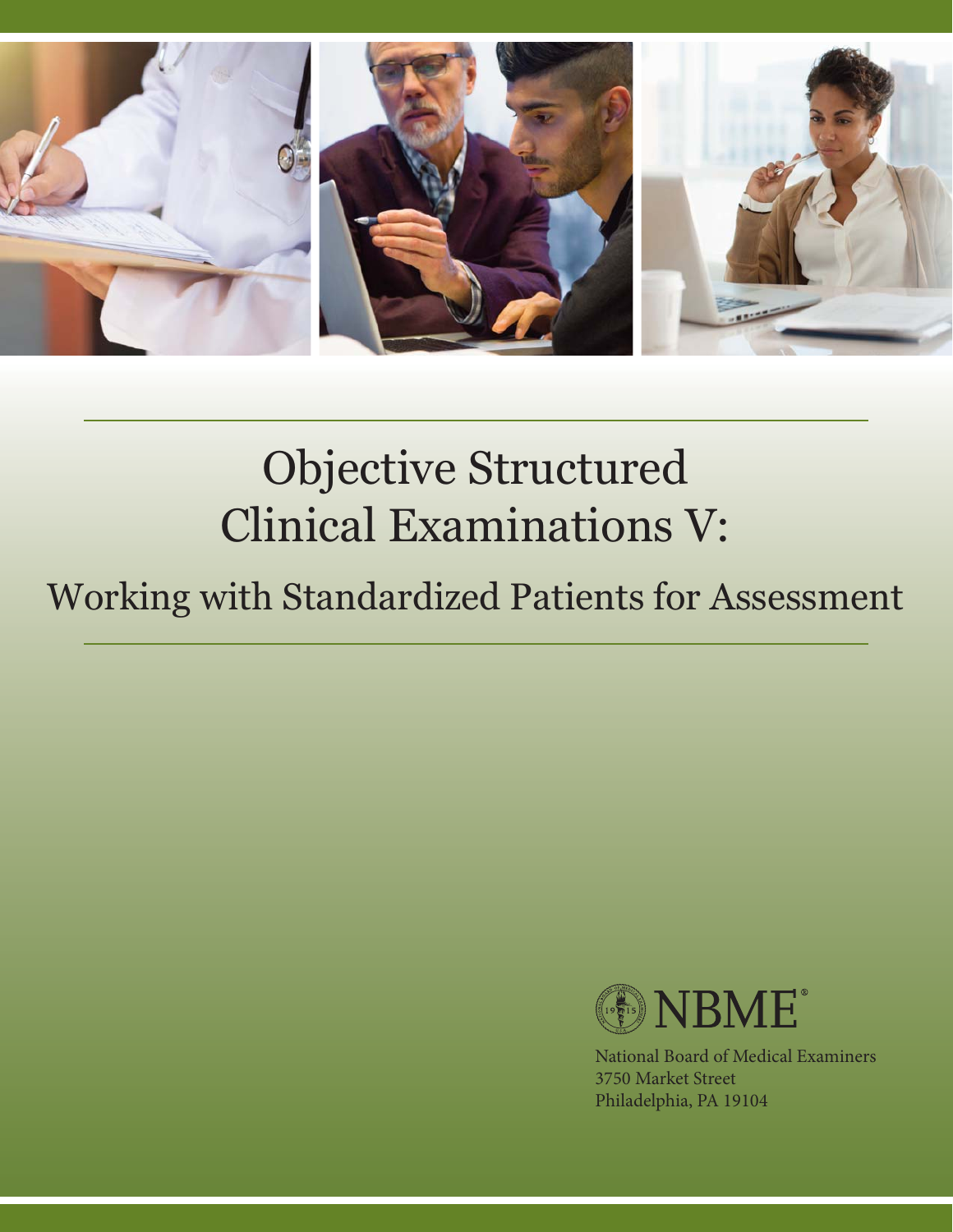### Objective Structured Clinical Examinations V: Working with Standardized Patients for Assessment

Copyright © 2019 National Board of Medical Examiners® (NBME®)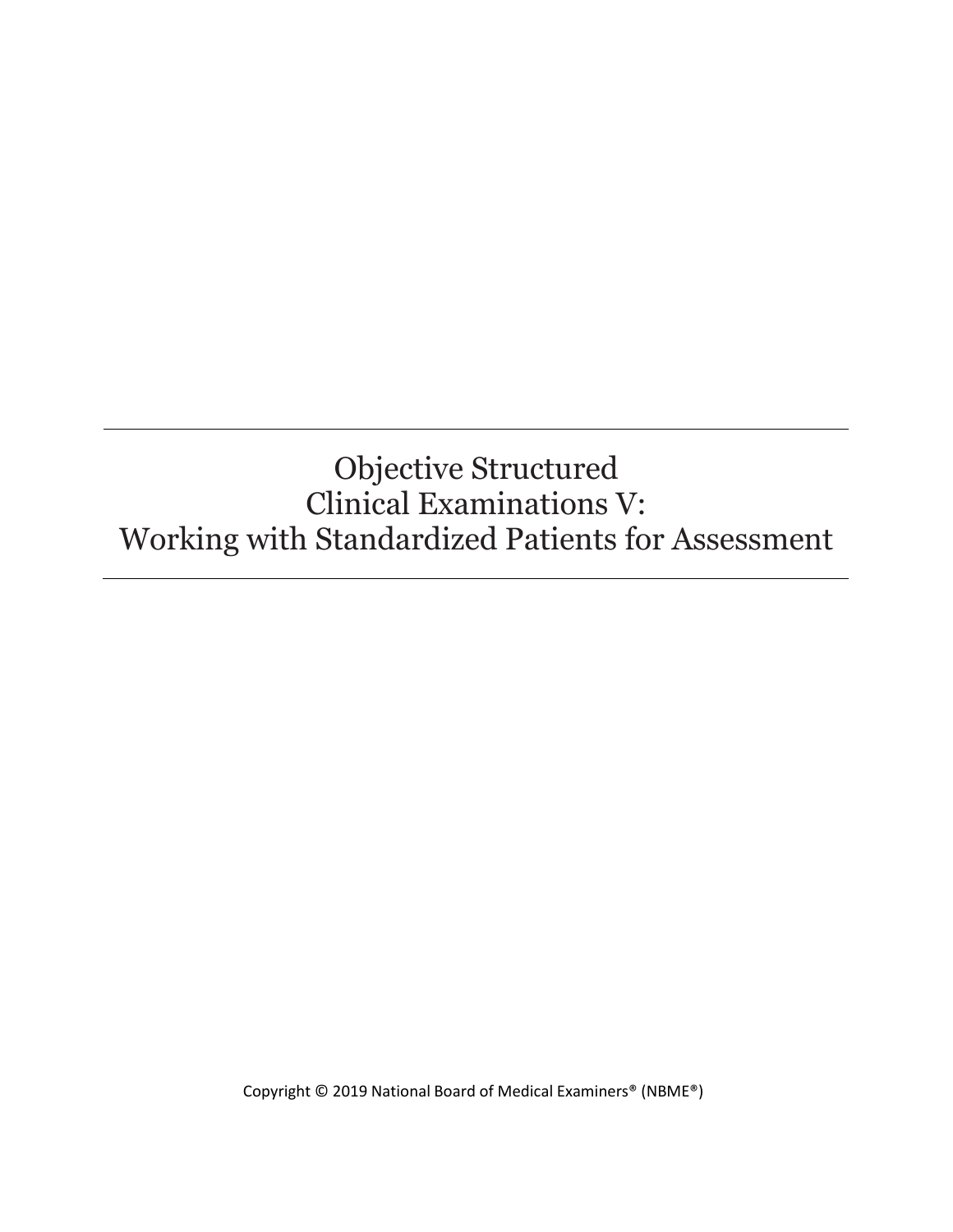#### **Working with Standardized Patients for Assessment**

\_\_\_\_\_\_\_\_\_\_\_\_\_\_\_\_\_\_\_\_\_\_\_\_\_\_\_\_\_\_\_\_\_\_\_\_\_\_\_\_\_\_\_\_\_\_\_\_\_\_\_\_\_\_\_\_\_\_\_\_\_\_\_\_\_\_\_\_\_\_\_\_\_\_\_\_\_\_\_\_\_\_\_\_\_

#### **Lesson Objectives**

By the end of this lesson you will be able to:

- Name three areas where standardized/simulated patients can be integrated into the curriculum for assessment
- Identify three advantages of using standardized/simulated patients
- Describe a framework for understanding learner skill levels
- List three resources needed to develop a standardized/simulated patient program at your institution

#### **Introduction**

Since the mid-1970s, medical educators have worked with standardized patients (SPs) to teach and assess the clinical skills of history-taking, physical examination, communication skills, patient education, development of diagnoses, and management plans (to name a few) in formative and summative settings. According to the Association of Standardized Patient Educators (ASPE),

"Standardized/Simulated Patients are individuals who are trained to portray a patient with a specific condition in a realistic, standardized, and repeatable way (where portrayal/presentation varies based only on learner performance). SPs can be used for teaching and assessment of learners, including but not limited to history/consultation, physical examination, and other clinical skills in simulated clinical environments. SPs can also be used to give feedback and evaluate student performance."

Simulated experiences working with SPs can be used as the focus in large and small group teaching sessions or as individual clinical encounters. They can be used to practice after an individual clinical skill is taught or midway through a course to evaluate leaner progress. The SPs can provide feedback to promote iterative learning and improve student performance. Debriefing becomes a key teaching tool and performance may or may not count toward a grade. SPs are an important way for health professions students to practice in a safe environment in order to receive feedback toward improving important clinical skills.

Experiences with SPs can also be used in "high stakes" summative evaluation at the end of a course or program or during licensure examinations. Currently, the U.S., Canada, Indonesia, Taiwan, Switzerland, and South Korea use SPs to make high-stakes decisions about the clinical skills of examinees. These summative evaluations are generally pass/fail decisions.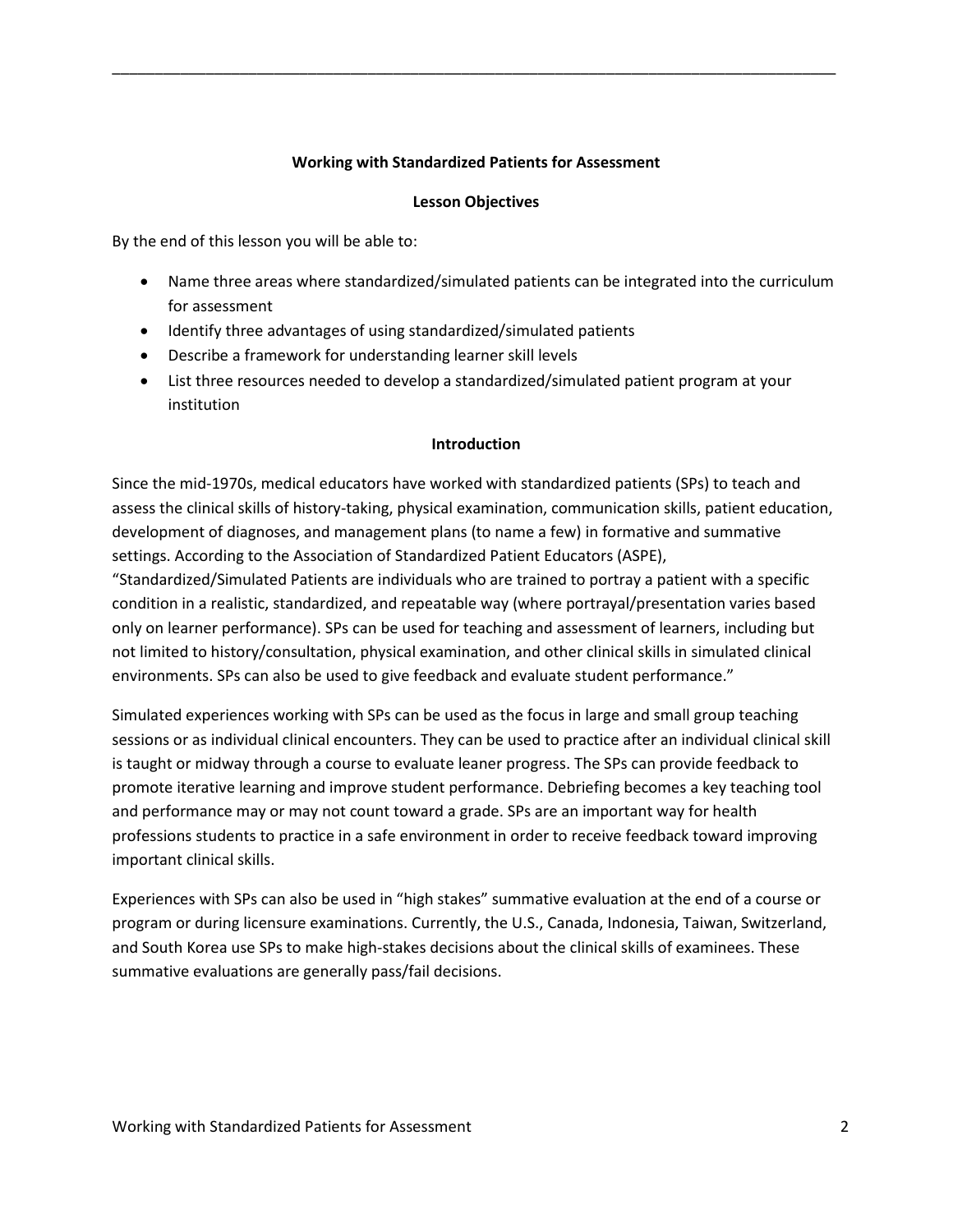#### **Working with SPs**

\_\_\_\_\_\_\_\_\_\_\_\_\_\_\_\_\_\_\_\_\_\_\_\_\_\_\_\_\_\_\_\_\_\_\_\_\_\_\_\_\_\_\_\_\_\_\_\_\_\_\_\_\_\_\_\_\_\_\_\_\_\_\_\_\_\_\_\_\_\_\_\_\_\_\_\_\_\_\_\_\_\_\_\_\_

SP methodology is used in a variety of evaluative experiences for formative or summative assessment. The examinee is asked to interact with an SP in the same way the examinee would interact with a real patient. The encounter is observed (or videotaped for later observation) so that feedback can be provided on the examinee's clinical skills in that situation. In order to provide a sampling of different kinds of patients and situations, several encounters using different SPs are used to assess performance. These are often referred to as objective structured clinical evaluations (OSCEs). The encounters, or stations, are timed, with every student rotating through each station.

There are a number of teaching and assessment activities that benefit from SPs. These may include but are not limited to:

- Medical interviewing courses (to teach/evaluate history-taking, communication skills)
- Clinical skills courses (to teach/evaluate physical examination)
- Clinical competency assessment (before clinical clerkships or rotations)
- Clinical clerkships/rotations (for midway and final examinations)
- Faculty development and continuing education (eg, use of "standardized students" to teach/evaluate skills in giving feedback)
- Dealing with challenging communication situations (eg, nonadherence, breaking bad news, informed consent, smoking cessation, weight loss)
- Individual students (eg, remediation)
- Small group teaching
- A "family" of SPs (to teach/evaluate communication skills in a family context)
- Health care systems "secret shoppers" (for clinics and offices to evaluate customer service)
- Basic science demonstrations (clinical findings/pathology)
- Procedural skills combining SPs with task trainers

#### **Advantages of Working with SPs**

Working with SPs prepares students for work with real patients by:

- Simulating simple and complex clinical scenarios
- Simulating emotionally intense interactions in a safe environment
- Safeguarding students from endangering patients
- Providing immediate feedback to the student

Through deliberate practice, students learn iteratively and acquire the ability to identify learning needs. First, the students work with the SP for demonstration and instruction in a large- or small-group setting. Then, students can practice independently with the SP and receive feedback on their performance. The SP (alone or with the faculty member) can then give feedback to the entire class of students.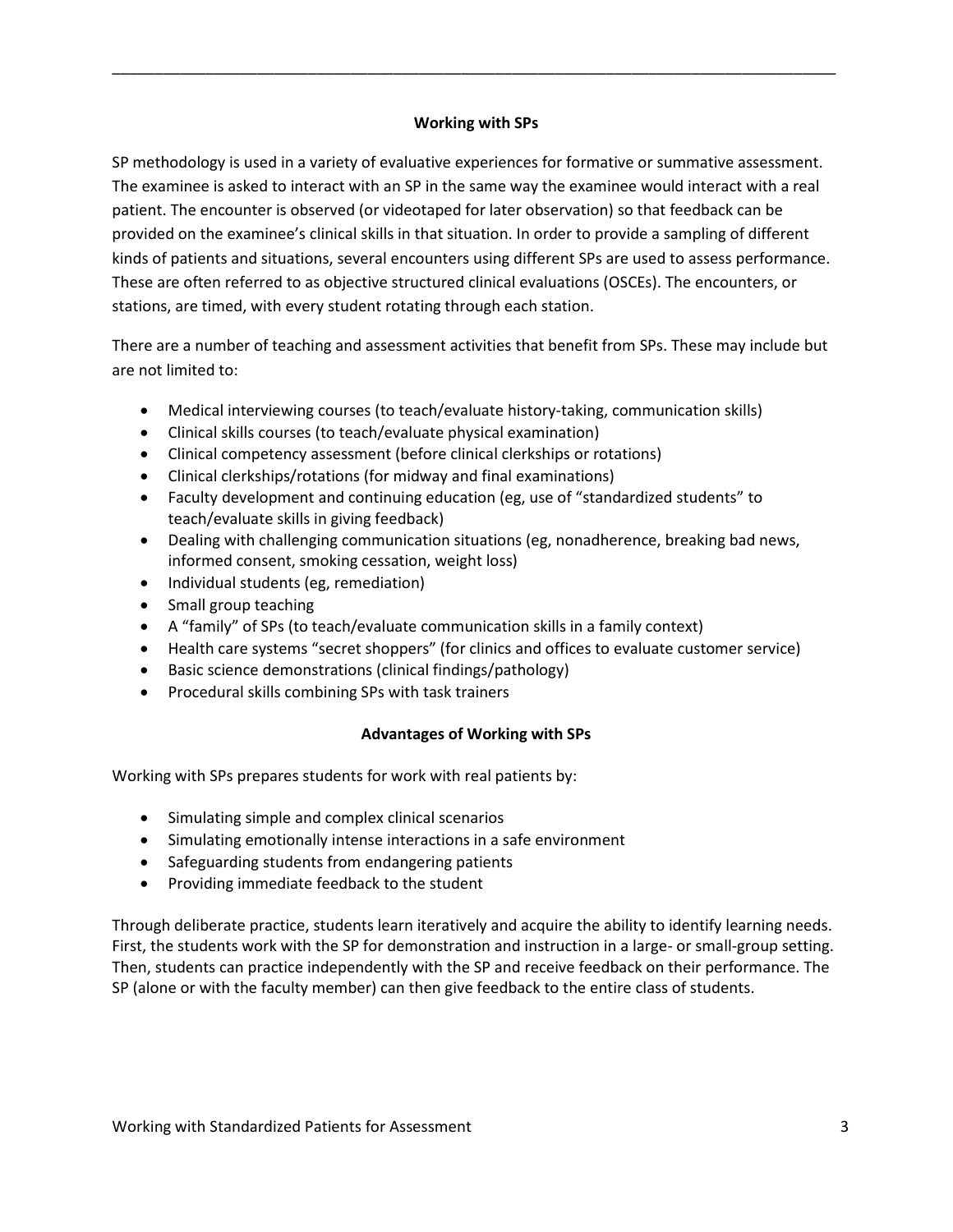#### **Advantages of Working with SPs for Faculty**

\_\_\_\_\_\_\_\_\_\_\_\_\_\_\_\_\_\_\_\_\_\_\_\_\_\_\_\_\_\_\_\_\_\_\_\_\_\_\_\_\_\_\_\_\_\_\_\_\_\_\_\_\_\_\_\_\_\_\_\_\_\_\_\_\_\_\_\_\_\_\_\_\_\_\_\_\_\_\_\_\_\_\_\_\_

- Standardizes the experiences for all students (LCME standard for the US medical schools)
- Allows for the evaluation of learning objectives in a standardized way
- Evaluates ability across the same situations repeatedly
- Allows for safe, planned, and controlled learning experiences without jeopardizing real patients

SPs, unlike real patients, are readily available in any predetermined setting. SPs can deliver feedback on students' actions from a patient's perspective. For example, palpations that are too deep or an otoscope inserted roughly are experienced first-hand by the SP in a way that cannot be evaluated by a faculty observer.

#### **Programmatic Advantages**

In addition to advantages for students and faculty, there are programmatic advantages to integrating SPs into the curriculum. These include:

- Provides feedback and evaluation of program effectiveness
- Fortifies the "patient-centered" approach to care delivery
- Monitors student outcomes using objective data rather than subjective opinion
- Protects real patients from inadvertent mistreatment
- Allows students to experience complex clinical and emotional situations safely
- Eliminates the issue related to the unavailability of real patient situations to fulfill curricular goals
- Standardizes criteria for completion of program outcomes in a precise manner

#### **Context for Use of SPs**

There are several developmental frameworks of skills learning that are helpful when considering how to integrate SPs within the curriculum (see following table). In its publication, *Recommendations for Clinical Skills Curricula for Undergraduate Medical Education*, the Association of American Medical Colleges recommends the designation of expected levels of skills performance. SPs can help faculty ensure that each student can demonstrate expected skill levels.

| <b>Dreyfus Levels of Skill</b><br>Performance (1986) | Miller's Learning<br><b>Pyramid (1990)</b> | <b>Pangaro's RIME</b><br><b>Scheme (1999)</b> |
|------------------------------------------------------|--------------------------------------------|-----------------------------------------------|
| <b>Novice</b>                                        | <b>Knows</b>                               | Reporter                                      |
| <b>Advanced Beginner</b>                             | Knows How                                  | Interpreter                                   |
| Competent                                            | Shows How                                  | Manager                                       |
| Proficient                                           | Does                                       | Educator                                      |
| Expert                                               |                                            |                                               |
| Master                                               |                                            |                                               |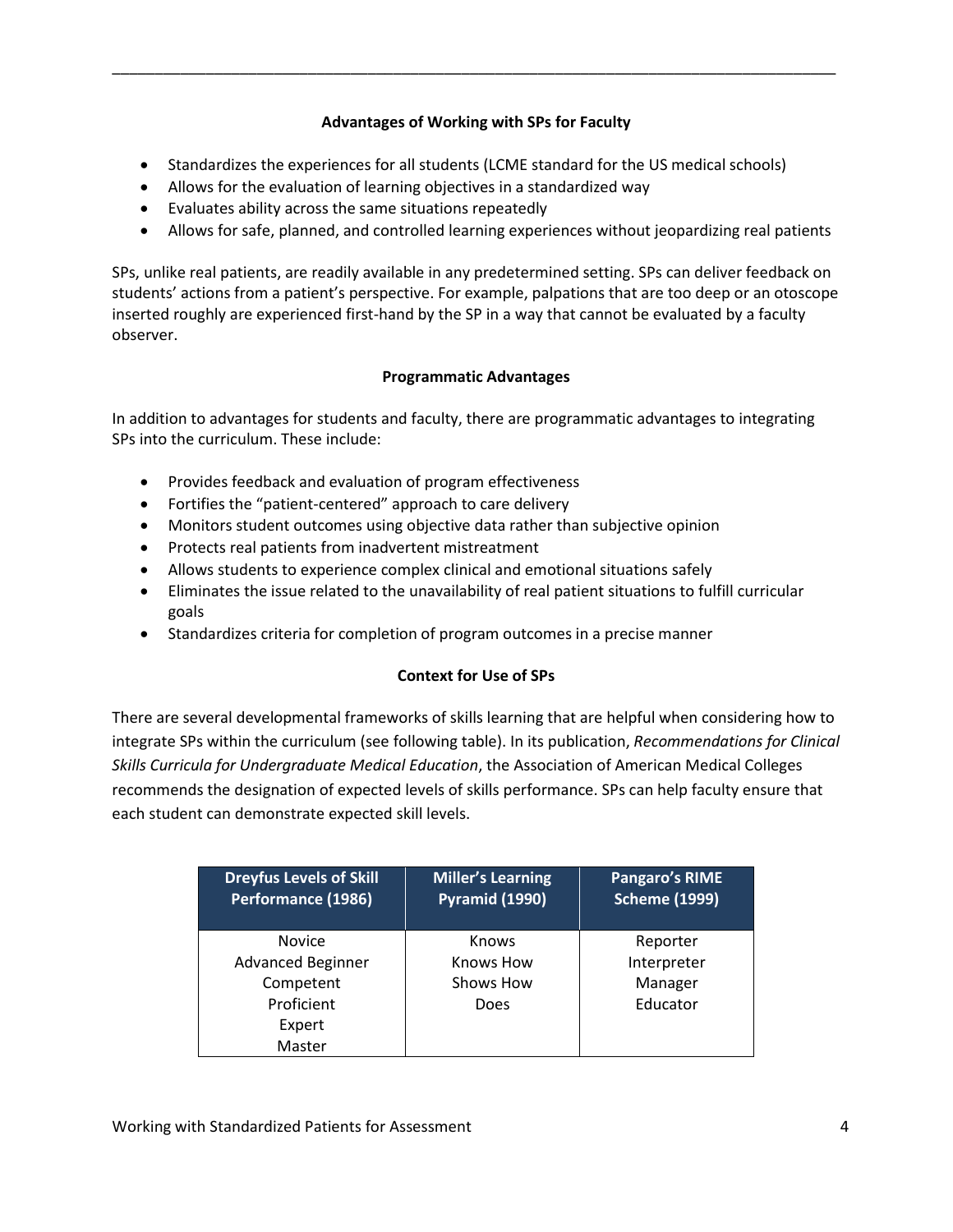#### **Developing an SP Program**

\_\_\_\_\_\_\_\_\_\_\_\_\_\_\_\_\_\_\_\_\_\_\_\_\_\_\_\_\_\_\_\_\_\_\_\_\_\_\_\_\_\_\_\_\_\_\_\_\_\_\_\_\_\_\_\_\_\_\_\_\_\_\_\_\_\_\_\_\_\_\_\_\_\_\_\_\_\_\_\_\_\_\_\_\_

Ideally, students shouldn't undertake a summative evaluation without having a prior opportunity for improvement through formative experiences/assessments. Building an SP program within your institution can support this.

Assuming there is institutional/departmental agreement on the constructs being assessed, the next step is to form an interdisciplinary committee to oversee the integration of SPs—where and when—in the curriculum. It is ideal to start small, with a formative pilot project in one class. In this way, student and faculty reaction can be evaluated and support built for a larger endeavor. Conducting visits to other institutions with established SP programs is extremely helpful, as is collaboration with other schools to share costs. Remember to consider other health professions programs that would benefit from using standardized patients such as nursing, pharmacists, social workers, and physician's assistants schools.

The cost of implementing an SP program includes investment in staff. There are staff and administrative expenses for:

- Program administration (eg, recruiting SPs, scheduling, daily administrative duties)
- Developing and maintaining SP-related materials (eg, the case bank)
- SP training and quality assurance
- Faculty development
- Data collection and analysis
- Reporting

There are overhead costs, including:

- Facilities to conduct the SP experiences
- Materials and equipment (eg, gowns, drapes, gloves)
- AV and computer costs
- Center software systems

In addition to staff and overhead costs, the following resources are needed for an SP program:

- Recruiting and screening a pool of available people to serve as SPs
- Faculty development (eg, how to write cases, how to give learner feedback, how to work with SPs)
- Developing institutional guidelines for working with SPs
- Developing SP training protocols
- Implementing a quality assurance program for SPs and data collection
- Developing a research agenda

#### **Take-Home Messages**

 SP experiences are a valid and reliable methodology for teaching and assessment in the health professions.